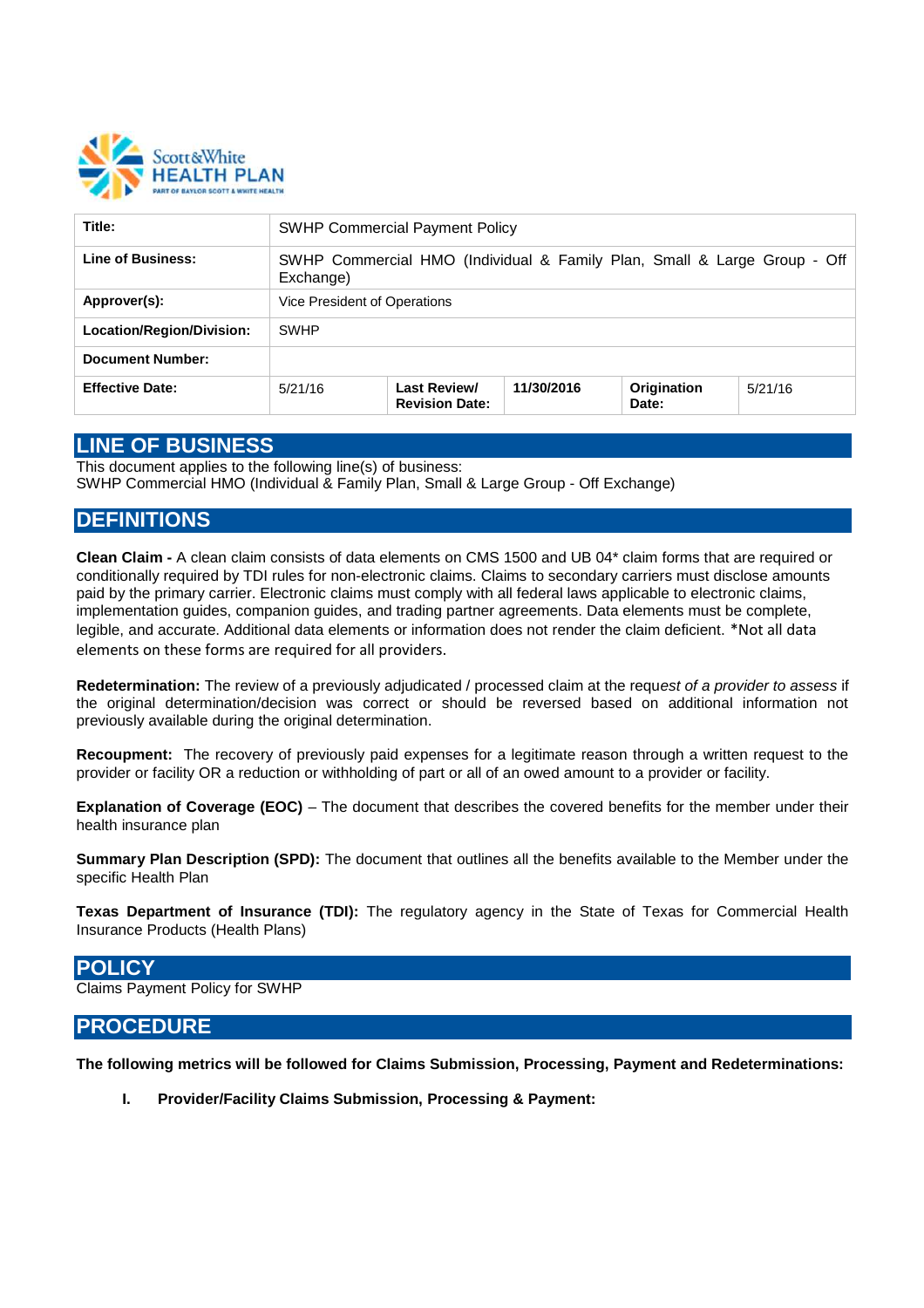- 1. Claims Submission / Timely Filing: The provider/facility has **95 Days** from the date of service to submit a claim. For hospitals, the 95 days starts on the discharge date. If not submitted within **95 Days** from date of service the claim will be denied for non-timely filing.
	- a. Claims timely filed with another carrier satisfies this claim filing requirement and addresses issues of misdirected claims as well as claims filed late to a secondary carrier because a provider was awaiting processing by primary carrier.
	- b. If a provider fails to submit a claim in compliance with these timelines, the provider forfeits the right to payment unless the provider has certified that the failure to timely submit the claim is a result of a catastrophic event in compliance with 28 TAC 21.2819.
	- c. Claims Receipt Timelines:
		- 1. Claims sent by first class mail are presumed received on the **5 th calendar day**. Those sent via overnight delivery or U.S. mail return receipt requested are received on the delivery receipt date.
		- 2. An electronically submitted claim is presumed received on the date of electronic confirmation of receipt by the carrier or its clearinghouse.
		- 3. A provider may not submit a duplicate claim before the  $46<sup>th</sup>$  day, or the  $31<sup>st</sup>$  day if filed electronically, after the date the original claim is received.
- 2. Process and Payment of a Claim:
	- a. Non Contract Provider Claims: A claim must be processed and paid within **30 days** from receipt for electronically submitted claims, **45 days** from receipt for non-electronically submitted claims.
	- b. Contract Provider Claims: A claim must be processed and paid within **30 days** from receipt for electronically submitted claims, **45 days** from receipt for non-electronically submitted claims unless otherwise stated within an executed contract by the Provider of Services and the Health Plan
	- c. Upon receipt of a clean claim, SWHP must
		- Pay the total amount of the claims in accordance with the allowed benefits and contracted rates,
		- Deny the entire claims and notify the provider why the claim will not be paid,
		- Audit the entire claim, pay 100% of the appropriate benefit or contracted rate, and notify the provider that the claim in being audited,
		- Pay a portion of the claim and deny or audit the remainder, paying 100% of the audited portion.
	- d. If the statutory claims payment period is missed, SWHP will follow the requirements of 28 TAC Chapter 21, Subchapter T.
- 3. Deficient Claims: Must notify provider of deficient claim within 45 days of receipt of nonelectronically submitted claim, within 30 days of receipt of electronic claim.

### **II. Provider/Facility Request for Redetermination (Refer to Policy SWHP.CLM.043P for specifics):**

Provider / Facilities may a single (one time) request for a redetermination of previously processed claim based on the following criteria:

- 1. Provider must complete a Provider Claims Redetermination Request Form, failure to do so will result the request being returned to the requestor for completion.
- 2. Requests for Redeterminations must be submitted within **90 days** from the original determination date.
- 3. Multiple requests submitted on a single claim will not be processed and will be returned as "previously reviewed".
- 4. Processing time for redeterminations is 30 days from date of receipt
- 5. Payment within 15 days of decision (45 days from date of receipt of request)

### **III. Requests for Provider or Facility Recoupment and Refunds Actions:**

1. Provider Recoupments / Corrected Claims: